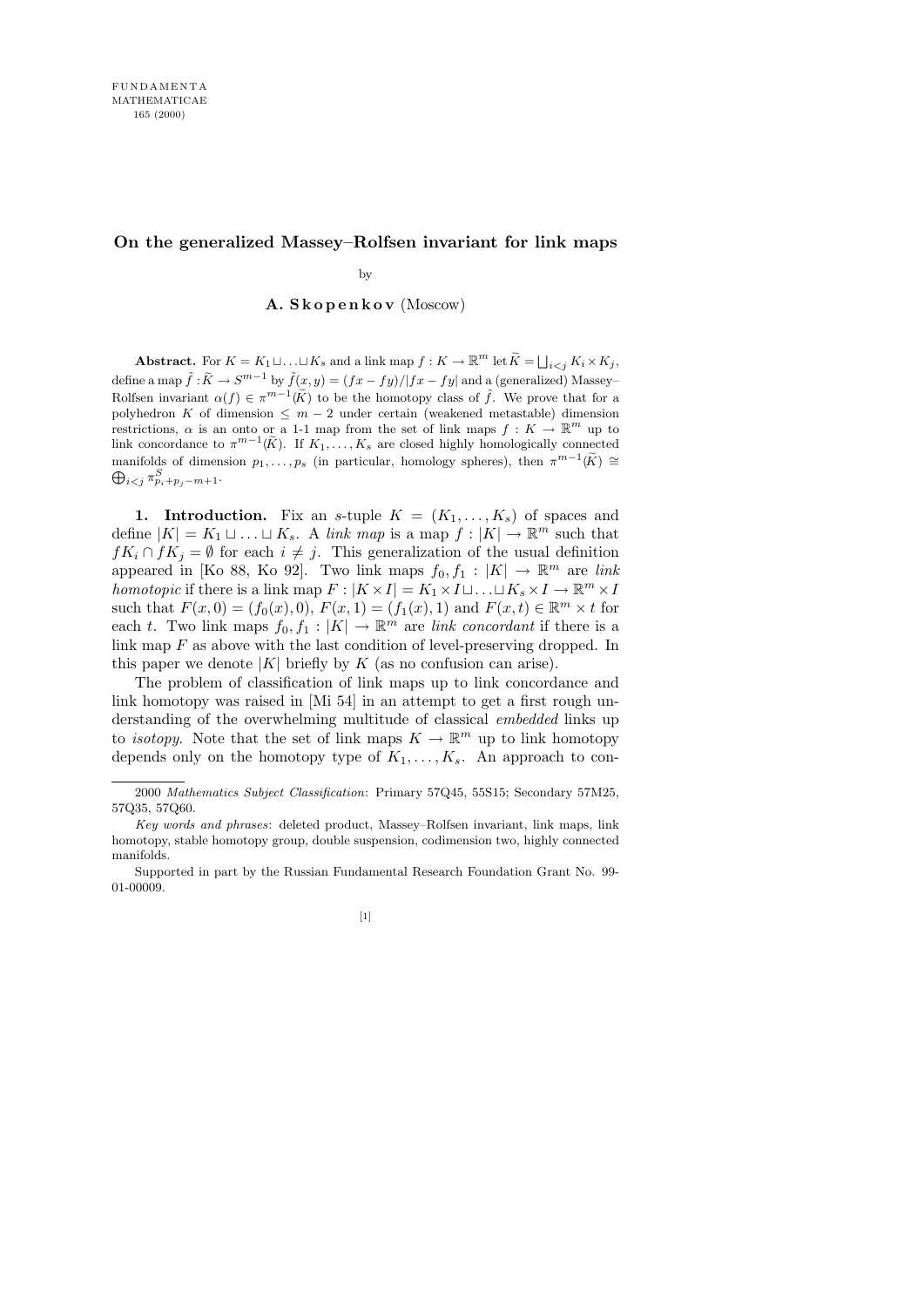structing invariants of link homotopy [Sc 68, MR 86, Ko 88] is by analogy to the "deleted product" method in the theory of embeddings (for surveys see [RS 96, §6, RS 99, §4]). Let  $K = \bigsqcup_{i < j} K_i \times K_j$  be the deleted product of the s-tuple K. For a link map  $f: K \to \mathbb{R}^m$  the map  $\widetilde{f}: \widetilde{K} \to S^{m-1}$  is defined by

$$
\widetilde{f}(x,y) = \frac{fx - fy}{|fx - fy|}.
$$

Everywhere in this paper we assume that  $K$  is homotopy equivalent to a polyhedron and dim  $K \leq m-2 \geq 1$ . Then dim  $\overline{K} \leq 2(m-2)$ , hence the set of maps  $\widetilde{K} \to S^{m-1}$  up to homotopy forms the cohomotopy group  $\pi^{m-1}(\widetilde{K}) \cong$  $\bigoplus_{i < j} \pi^{m-1}(K_i \times K_j)$ . Since  $m-1 \geq 2$ , it follows that this group does not depend on the choice of base points. This group also depends only on the homotopy type of  $K_1, \ldots, K_s$ . For the classical case when  $K_i \cong S^{p_i}$  we have  $[S^{p_i} \times S^{p_j}, S^{m-1}] \cong \pi_{p_i+p_j+1-m}^S \text{ [MR 86, §3]. Let } \alpha(f) = [\tilde{f}] \in \pi^{m-1}(\tilde{K})$ be the *generalized Massey–Rolfsen* (link homotopy) invariant of f.

LEMMA 1.0. Let  $K = (K_1, \ldots, K_s)$  be an s-tuple of polyhedra of dimensions at most  $m-2 \geq 1$ . If link maps  $f_0, f_1 : K \to \mathbb{R}^m$  are link concordant, then  $\alpha(f_0) = \alpha(f_1)$  [cf. Ko 88, Proposition 1.10, Ko 92, Theorem C].

Let  $\alpha: LM_K^m \to \pi^{m-1}(\widetilde{K})$  be the corresponding map from the set of link concordance classes. For fixed  $m$  and  $q$  set

$$
\Delta_r = 2m - 2 - 2r - q.
$$

THEOREM 1.1. Let  $K = (Q, P, N)$  be a triple of polyhedra of dimensions q, p and n such that  $n \leq p \leq q \leq m-2 \geq 1$ .

(a)  $\alpha : LM_K^m \to \pi^{m-1}(\widetilde{K})$  is surjective if  $\Delta_n \geq 1$  and either  $\Delta_p \geq 1$  or  $q = 2m - 2p - 2 \notin \{2, 6, 14\}.$ 

(b)  $\alpha: \mathop{\rm LM}_{K}^{m} \to \pi^{m-1}(\widetilde{K})$  is bijective if  $\Delta_n \geq 2$  and  $\Delta_p \geq 1$ .

By the "singular link concordance implies link homotopy" theorem [Me], for  $q \leq m-3$  in Theorem 1.1(b)  $LM_K^m$  can be replaced by the set of link homotopy classes. In the case  $s = 2$  and  $\Delta_p \geq 1$ , Theorem 1.1(a) was essentially proved in [ST 91, Theorem 3]. Our proof of Theorem 1.1 is based on an extension of the technique from [We 67, ST 91, Sk 97]. Theorem 1.1, its proof and all the remarks below are true for  $K = (Q, P, N_1, \ldots, N_s)$ where  $s = 0, 1, \ldots$  if the dimension restriction on  $n = \dim N$  holds for each  $\dim N_i$ . The extension to more than two components, though not hard, is interesting because in other situations the "triple" invariants can occur for many-component links [Ma 90]. In particular, the dimension restrictions of Theorem 1.1(b) are sharp by [Ma 90, Proposition 8.3]. Theorem 1.1(a) is not true for  $q = 2m-2p-2 = 6, 14$  [Ki 90, Corollary 4.7, cf. SS 92, SSS 98]. For the controlled versions of Theorem 1.1 and the corresponding results on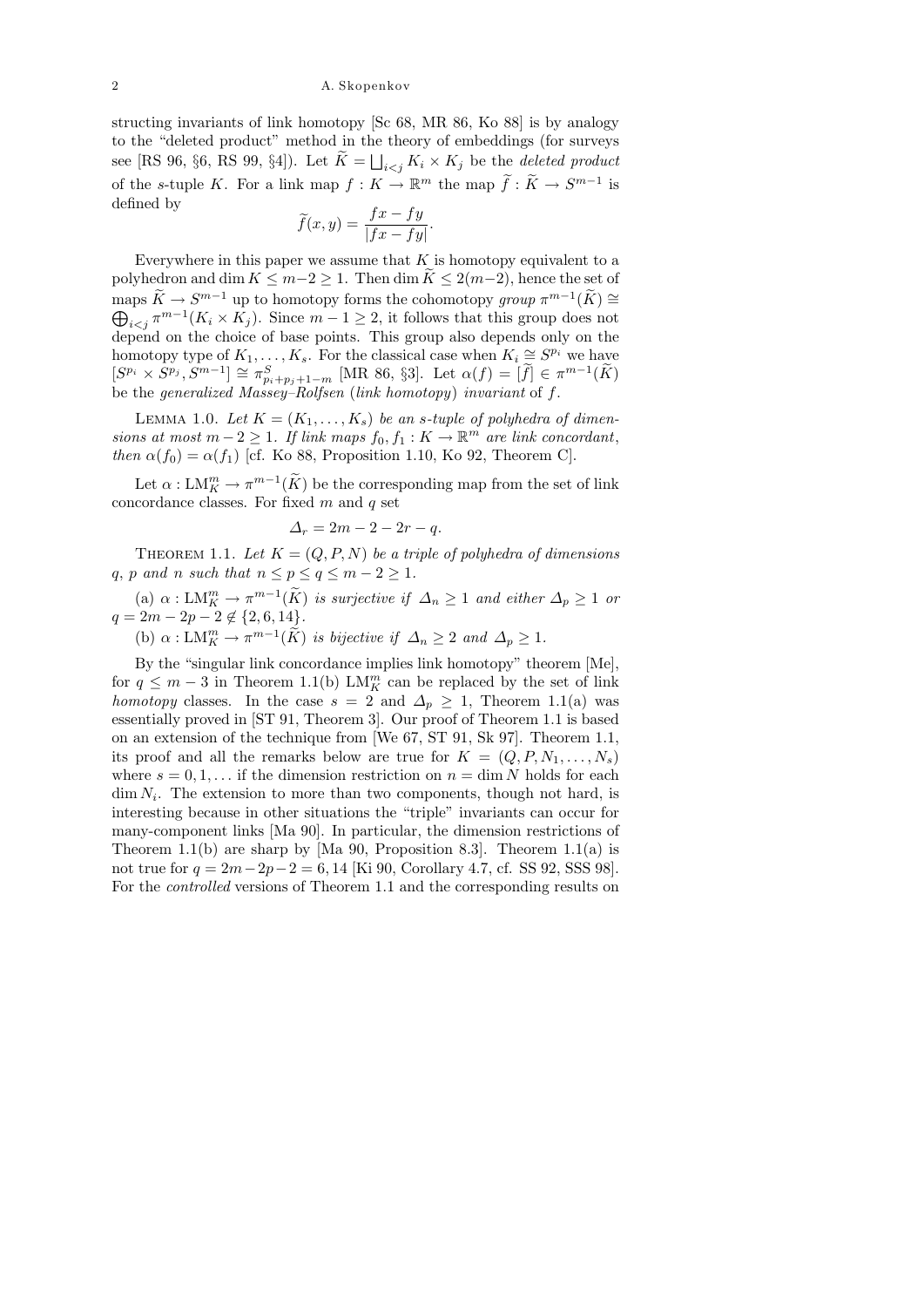embeddings see [ST 91, RS 98]. We conjecture that Theorem 1.1 is true even for compacta N, P, Q (cf. [ST 91, Theorem 3, Sk 98, Theorem 1.4]).

Our proof of Theorem  $1.1(a)$  (resp. (b)) with minor modifications works also for  $q = m - 1$  and  $p \leq (m - 2)/2$  (resp.  $p \leq (m - 3)/2$ ) [ST 91, Theorem 3, RS]. Note that by general position, for this case the set of link maps  $K \to \mathbb{R}^m$  up to link homotopy is  $[Q, \mathbb{R}^m - (P \sqcup N)]$  (for the only embeddings  $P \sqcup N \to \mathbb{R}^m$ ). It would be interesting to know whether this set is in 1-1 correspondence with  $\pi^{m-1}(\widetilde{K}) \cong \pi^{m-1}(Q \times (P \sqcup N))$ : a counterexample would give an example of link maps which are link concordant but not link homotopic (cf. [Sa 99]), while a proof would be an extension of [Ke 59].

For the classical case when  $K_i$  are spheres Theorem 1.1 is known (but it is interesting that  $LM_K^m$  is the same for *homology* spheres  $K_i$  by Proposition 1.2(c). Indeed, for codimension  $\geq$  3 see [HK 98]. The codimension 2 case for m even is proved simply using general position, the Hilton theorem on homotopy groups of wedges and the James Double Suspension Theorem (cf. [Ki 90, Corollary 4.7]). The codimension 2 case for m odd is reduced, using general position, to the case  $s = 2$ , which is actually proved in [Ko 90, Proposition E] (since  $\Sigma \pi_{2p-1}(S^p) \cong \pi_{p-1}^S$ ; see also [Ne 98]).

Theorem 1.1 together with the following calculations of  $\pi^{m-1}(P \times Q)$ (which easily follow from known results) gives some interesting corollaries. In particular, Theorem 1.1 and Proposition  $1.2(c)$  give an analogue of the well-known results on isotopy of highly connected manifolds [We 67, Theorem 4', RS 96, §6, RS 99, §3]. Denote by  $h : \pi^{m-1}(P \times Q) \to H^{m-1}(P \times Q)$ the cohomology analogue of the Hurewicz homomorphism. We assume  $\pi_l^S = 0$  for  $l < 0$ . We omit Z-coefficients from the notation of (co)homology groups. A closed manifold N or a pair  $(N, \partial N)$  is called *homologically* k-connected (notation:  $N \in HC_k$  or  $N \in \partial HC_k$ ) if  $H_i(N) = 0$  for each  $i = 1, \ldots, k$  or  $H_i(N, \partial N) = 0$  for each  $i = 0, \ldots, k$ , respectively.

PROPOSITION 1.2. Let P and Q be polyhedra of dimensions  $p, q \leq m-2$ .

(a) If  $p + q \le m - 2$ , then  $\pi^{m-1}(P \times Q) = 0$ .

(b) If  $p + q = m - 1$ , then  $\pi^{m-1}(P \times Q) \cong H^{m-1}(P \times Q) \cong H^p(P) \otimes$  $H<sup>q</sup>(Q)$ . If, moreover, both P and Q are connected manifolds, then

$$
\pi^{m-1}(P \times Q) \cong \begin{cases} \mathbb{Z} & \text{if both } P \text{ and } Q \text{ are closed orientable,} \\ \mathbb{Z}_2 & \text{if both } P \text{ and } Q \text{ are closed and} \\ & Q \text{ is non-orientable,} \\ 0 & \text{if at least one of } P \text{ and } Q \text{ is non-closed.} \end{cases}
$$

(c) If both P and Q are orientable connected manifolds, then  $\pi^{m-1}(P \times Q)$ is isomorphic to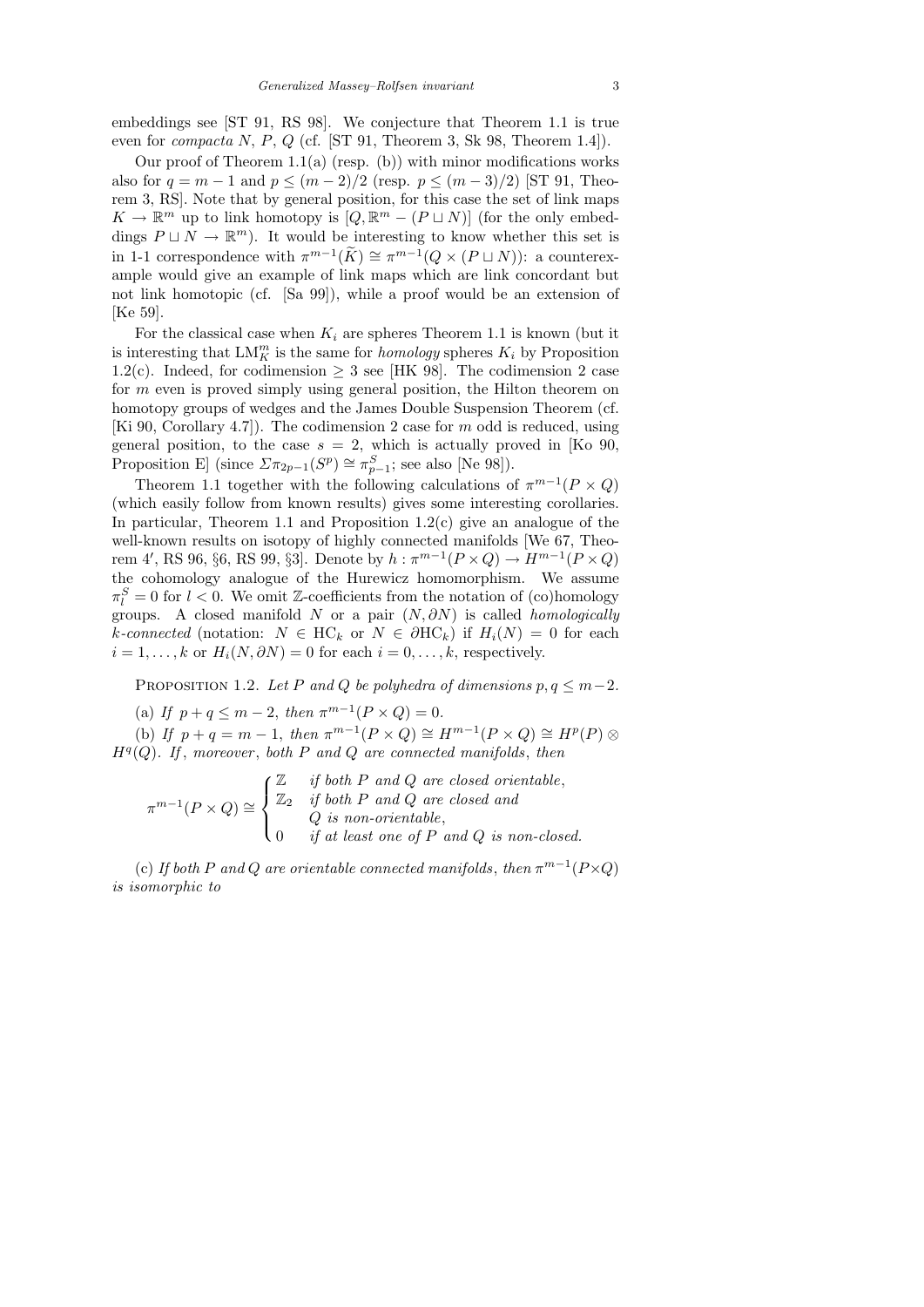$$
\begin{cases}\n\pi_{p+q-m+1}^{S} & \text{if both } P, Q \in \text{HC}_{p+q-m+1} \text{ are closed,} \\
H_{p+q-m+1}(Q, \partial Q) & \text{if } P \text{ is closed and } Q \in \partial \text{HC}_{p+q-m}, \\
H_{k+1}(P, \partial P) \otimes H_{p+q-m-k}(Q, \partial Q) & \text{if } P \in \partial \text{HC}_k \text{ and } Q \in \partial \text{HC}_{p+q-m-k-1}.\n\end{cases}
$$

(d) Suppose that both  $P$  and  $Q$  are connected manifolds. If one of them is non-closed, then h is an isomorphism for  $p + q = m$  and an epimorphism for  $p + q = m + 1$ . If  $p + q = m$ , then h is an epimorphism whose kernel is either 0 or  $\mathbb{Z}_2$ . If  $p + q = m + 1$ , then the cokernel of h is either 0 or  $\mathbb{Z}_2$ . (e) The kernel and cokernel of h are always finite.

P r o o f. (a) follows by general position. (b) and (d) follow by [MT 68, §14], since the condition  $p + q \ge m$  implies that  $m \ge 4$ . By [Se 53, Ch. 5, §2, Proposition 2'],  $\pi^{m-1}(P \times Q) \cong H^{m-1}(P \times Q)$  modulo the Serre class of finite abelian groups, and (e) follows. Note that [Se 53, Ch. 5, §2, Proposition 2' is true for even n when dim  $K \leq 2n$ .

In order to prove (c), observe that the obstructions for homotopy of maps  $P \times Q \to S^{m-1}$  are in

$$
H^l(P \times Q; \pi_l(S^{m-1})) \cong H_{p+q-l}(P \times Q, \partial(P \times Q); \pi_l(S^{m-1}))
$$
  
for  $l = m-1, m, \ldots, p+q$ .

For the three cases of (c), the only non-trivial group among them is

$$
\left\{\begin{aligned} &H_0(P\times Q;\pi_{p+q}(S^{m-1}))\cong \pi_{p+q}(S^{m-1}),\\ &H_{p+q-m+1}(P\times Q,P\times \partial Q;\pi_{m-1}(S^{m-1}))\cong H_{p+q-m+1}(Q,\partial Q),\\ &H_{p+q-m+1}(P\times Q,\partial(P\times Q);\pi_{m-1}(S^{m-1}))\\ &\cong H_{k+1}(P,\partial P)\otimes H_{p+q-m-k}(Q,\partial Q).\end{aligned}\right.
$$

The group  $\pi^{m-1}(P \times Q)$  can also be calculated using the Postnikov towers, spectral sequences, the Puppe exact sequence for  $(P \times Q, P \vee Q)$ (here the formula  $T\xi \wedge T\eta \cong T(\xi \times \eta)$  can perhaps be useful) and its dual [MT 68, §14].

In the rest of the introduction we discuss the idea of proof of Theorem 1.1. First we sketch an elementary proof of Theorem 1.1(b) for  $m = 3$ ,  $p = q = 1$  and  $N = \emptyset$ . From this sketch one can see that here  $LM_{PQ}^{3}$  can be replaced by the set of link homotopy classes. This sketch, though not used in the formal proof, is illustrative because it allows one to visualize in dimension 3 the celebrated 4-dimensional Casson's finger moves.

Sketch of proof that  $\alpha$ :  $LM_{PQ}^3 \rightarrow \pi^2(P \times Q) \cong H_1(P) \otimes H_1(Q)$  is *injective for graphs P and Q.* Since both  $H_1(P) \otimes H_1(Q)$  and the set of link maps  $P \sqcup Q$  up to link homotopy depend only on the homotopy type of  $P$  and  $Q$ , we may assume that  $P$  and  $Q$  are disjoint unions of wedges of circles. So it suffices to prove that the link homotopy class of  $f$  depends only on the pairwise linking coefficients of the circles of  $P$  and of  $Q$ . The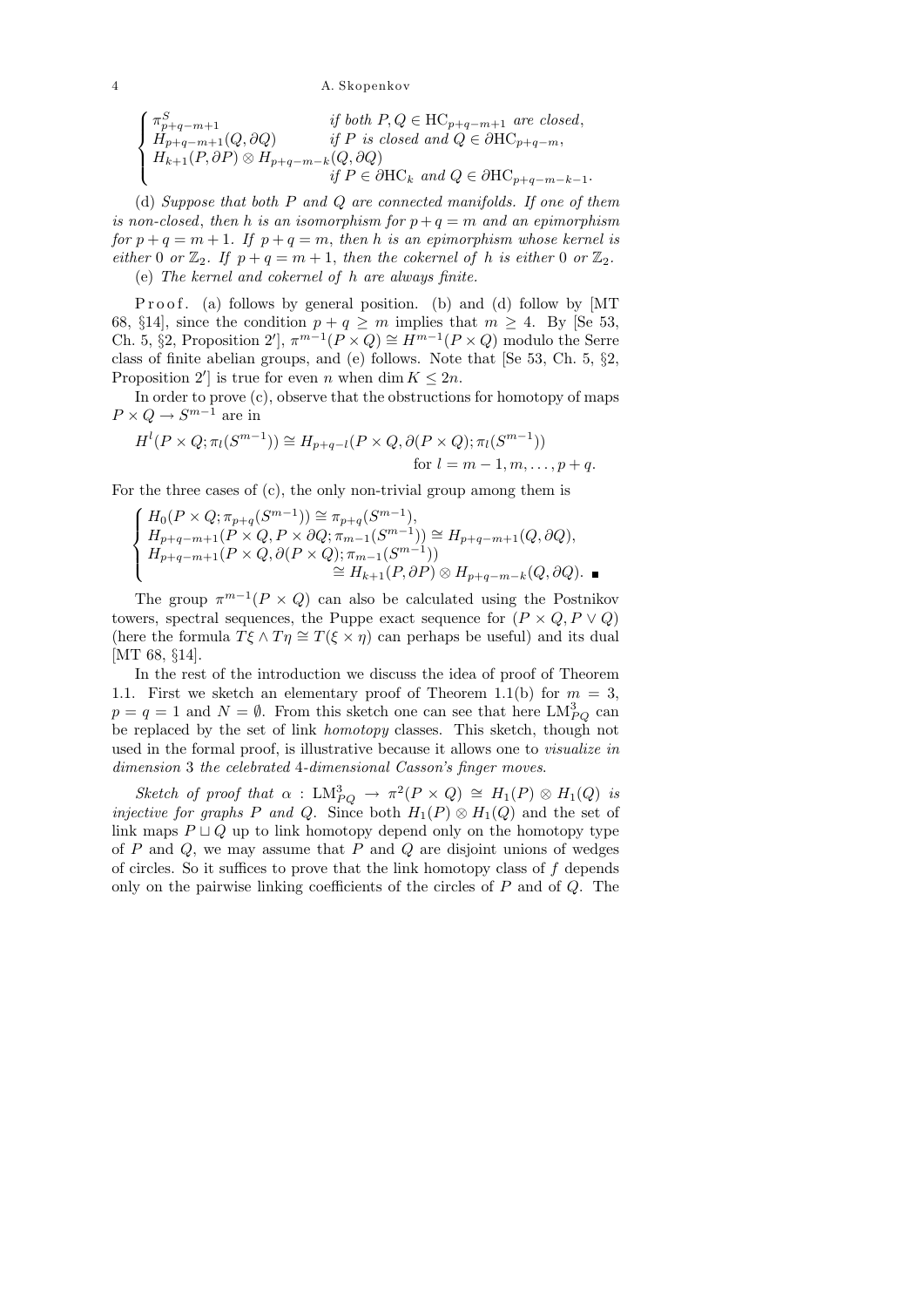new point with respect to the classical case when both  $P$  and  $Q$  are circles is that even when  $f P \subset \mathbb{R}^3$  is unknotted,  $\pi_1(\mathbb{R}^3 - fP)$  is non-commutative and hence the homotopy class of  $f|_Q$  in  $\pi_1(\mathbb{R}^3 - fP)$  is not uniquely defined by those linking coefficients. The example when  $P = S^1 \sqcup S^1$ ,  $Q = S^1$  and  $f: P \sqcup Q \to \mathbb{R}^3$  is the Borromean rings illustrates this point. It is well known that in this example we can make a homotopy (not an isotopy!) of  $f|_P: P \to \mathbb{R}^3 - fQ$  to get a map  $f': P \to \mathbb{R}^3 - fQ$  so that  $fQ$  is unlinked to  $f'P$ , therefore f is link homotopic to a trivial link. In the general case we can make an analogous link homotopy which has the effect of multiplication of the homotopy class of  $f|_P : P \to \mathbb{R}^3 - fQ$  or  $f|_Q : Q \to \mathbb{R}^3 - fP$  by a commutator. A series of such link homotopies joins our link map  $f$  to the standard link map with the same collection of pairwise linking coefficients.

The above link homotopy made  $P$  and  $Q$  unlinked at the price of selfintersections, just as Casson's finger moves made two proper 2-disks in  $D<sup>4</sup>$ disjoint at the price of self-intersections (cf. the proof of Disjunction Lemma 2.1 for the case  $p = q = 2, m = 4$ . The above link homotopy, completed by the "return" self-intersection of  $f'P$  far away from  $f'Q$  and considered as a map  $P \times I \to \mathbb{R}^3 \times I$ , is obtained from the identical homotopy by Casson's finger move.

Formally, Theorem 1.1(a) follows from the case  $\partial K = \emptyset$  of Theorem 1.3 below (the general case  $\partial K \neq \emptyset$  is used in the proof of Theorem 1.1(b)). In this paper for a polyhedron K we denote by  $\partial K$  some subpolyhedron of K (it turns out that when K is a manifold, the subpolyhedron  $\partial K$  coincides with the boundary of K). Given subpolyhedra  $\partial K_i \subset K_i$ , the s-tuple  $\partial K =$  $(\partial K_1, \ldots, \partial K_s)$  is called a *sub-s-tuple* of K. Set  $\partial K = \bigsqcup_{i < j} (\partial K_i \times K_j) \cup$  $(K_i \times \partial K_j)$ . For a map  $f: K \to B^m$  define  $\Sigma(f) = \mathrm{Cl}\{x \in K : |f^{-1}fx| > 1\}$ .

THEOREM 1.3. Let  $K = (Q, P, N)$  be a triple of polyhedra of dimensions q, p and n such that  $n \leq p \leq q \leq m-2 \geq 1$ ,  $\Delta_p \geq 0$  and  $\Delta_n \geq 1$ . Suppose that  $\partial K$  is a subtriple of K and  $f_0 : K \to B^m$  a PL map such that  $f_0|_{\partial K}$  is a link map in  $\partial B^m$  and  $f_0(K - \partial K) \subset \mathring{B}^m$ . If there exists a  $map \ \Phi : \widetilde{K} \to S^{m-1}$  such that  $\Phi \simeq \widetilde{f}_0$  on  $\partial \widetilde{K}$ , then there exists a homotopy  $f_t$  rel ∂K such that  $f_1$  is a link map,  $f_1(K - \partial K) \subset \overset{\circ}{B}^m$ , if either  $\Delta_p \geq 1$ or  $q = 2m - 2p - 2 \notin \{2, 6, 14\}$  then  $f_1 \simeq \Phi$ , and

(Z) for  $\Delta_p \geq 1$  we have  $f_t = f_0$  on P; for  $\Delta_p = 0$ , given a polyhedron  $Z \subset \hat{P}$  such that  $\Delta_{\dim Z} \geq 1$ , we have  $[\Sigma(\hat{f}_t|_P) - \Sigma(f_0|_P)] \cap Z = \emptyset$ .

The property (Z) is used not in the applications of Theorem 1.3 but in its proof. The case  $N \neq \emptyset$  of Theorem 1.3 follows from the case  $N = \emptyset$  by taking  $(Q, P) = (P, N)$  and then  $(Q, P) = (Q, P \sqcup N)$ . Applying Theorem 1.3 for  $(Q, P) = (Q, P \sqcup N)$  we take  $Z = N$ ; then by  $(Z)$ ,  $f_1|_{P \sqcup N}$  will remain a link map and the maps  $f_1$  and  $\Phi$  will remain homotopic on  $P \times N$ . This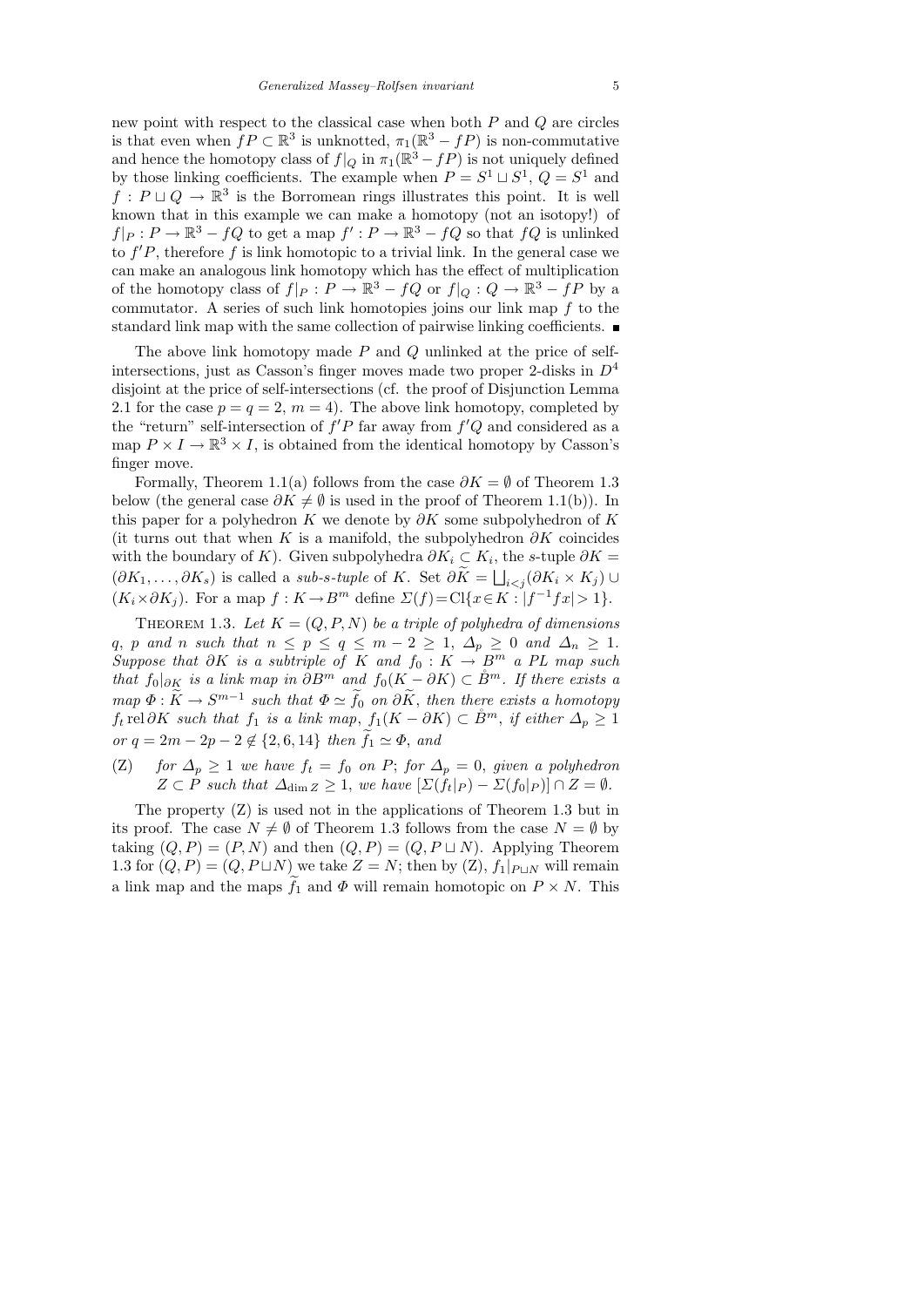is the only place where we need  $(Z)$  and the homotopy  $f_t$  (not only the map  $f_1$ ).

The case  $s = 2$  of Theorem 1.3 is a generalization of a boundary version of  $[ST 91, Theorem 3 and 3', SS 90, Theorem 3]$  and is also a simplification (i.e. a non-controlled version) of those results. So the proof of the case  $s = 2$ of Theorem 1.3 is less technical than [ST 91, proof of Theorem 3] and we present it here.

**2. Proof of Theorem 1.3 for**  $s = 2$ . We use the notation of [RS 72]. The upper index of a polyhedron indicates its dimension. A map  $f : M \to N$ between manifolds is called *proper* if  $f^{-1}\partial N = \partial M$ . First we require two lemmas, which are generalizations of the Whitney trick and, on the other hand, versions of special cases of Theorem 1.3.

DISJUNCTION LEMMA 2.1. (a) Suppose that  $p \le q \le m-2$ ,  $\Delta_p \ge 1$  and  $f: D^p \sqcup D^q \rightarrow D^m$  is a PL map such that

(2.1.1)  $f|_{D^p}$  is a proper unknotted embedding into  $D^m$ ;

 $(2.1.2)$   $\hat{D}^q \subset \hat{D}^m$  and  $\hat{f}\partial D^q \cap fD^p = \emptyset;$ 

(2.1.3) the map  $f|_{\partial (D^p \times D^q)}$  is null-homotopic.

Then there exists a PL link map  $f_1 : D^p \sqcup D^q \rightarrow D^m$  such that  $f_1 = f$  on  $D^p \sqcup \partial D^q$  and  $f_1 \r D^q \subset \r D^m$ .

(b) Suppose that  $p \le q \le m-2$ ,  $\Delta_p = 0$ ,  $D = D_1^p \sqcup \ldots \sqcup D_k^p$  $_k^p$ , Q' is a qpolyhedron,  $K = (D^p \sqcup D, D^q \cup Q')$  and  $f : |K| \to D^m$  is a PL map such that  $f|_{D^p \cup D}$  is a proper embedding, (2.1.1)–(2.1.3) hold and  $f(D^p \cup D) \cap f Q' =$  $fD \cap fD^q = \emptyset$ . Then there exists a PL link map  $f_1 : |K| \to D^m$  such that  $f_1 = f$  on  $Q' \cup \partial (D^q \sqcup D \sqcup D^p)$  and  $f_1(\r{D}^p \sqcup \r{D} \sqcup \r{D}^q) \subset \r{D}^m$ .

REALIZATION LEMMA 2.2. Suppose that  $p, q \leq m-2$ , either  $\Delta_p \geq 1$  or  $q = 2m - 2p - 2 \notin \{2, 6, 14\}, f_0 : D^p \sqcup D^q \rightarrow D^m$  is a PL link map such that (2.1.1) holds and  $\Psi : D^p \times D^q \to S^{m-1}$  is an extension of  $f_0|_{\partial (D^p \times D^q)}$ . Then there exists a homotopy (not link homotopy!) f<sub>t</sub> rel  $D^p \cup \partial D^q$  such that  $f_1$  is a link map and the homotopy  $\tilde{f}_t$  on  $\partial(D^p \times D^q)$  extends to a homotopy between  $\Psi$  and  $\tilde{f}_1$  on  $D^p \times D^q$ .

Comments on the proof: for  $p \le q \le m-3$  and  $\Delta_p \ge 1$ , Disjunction Lemma 2.1(a) and Realization Lemma 2.2 were actually proved in [We  $67$ , Proposition 3]; see also [Ha 69, §3, Propositions 1, 2]. In [ST 91] it was shown how to relax the condition  $q \leq m-3$  to  $q \leq m-2$  in both lemmas. Disjunction Lemma 2.1(b) was proved in [ST 91, Proposition 1.3] (for  $q = 2$ using the idea of [DRS 91, §5]). Our proof is different in some details and, in the case  $p = q = 2$  and  $m = 4$ , simpler than in [ST 91]. Note that the part of the proof of Theorem 1.1 that uses this case can be replaced by reference to the elementary sketch in §1.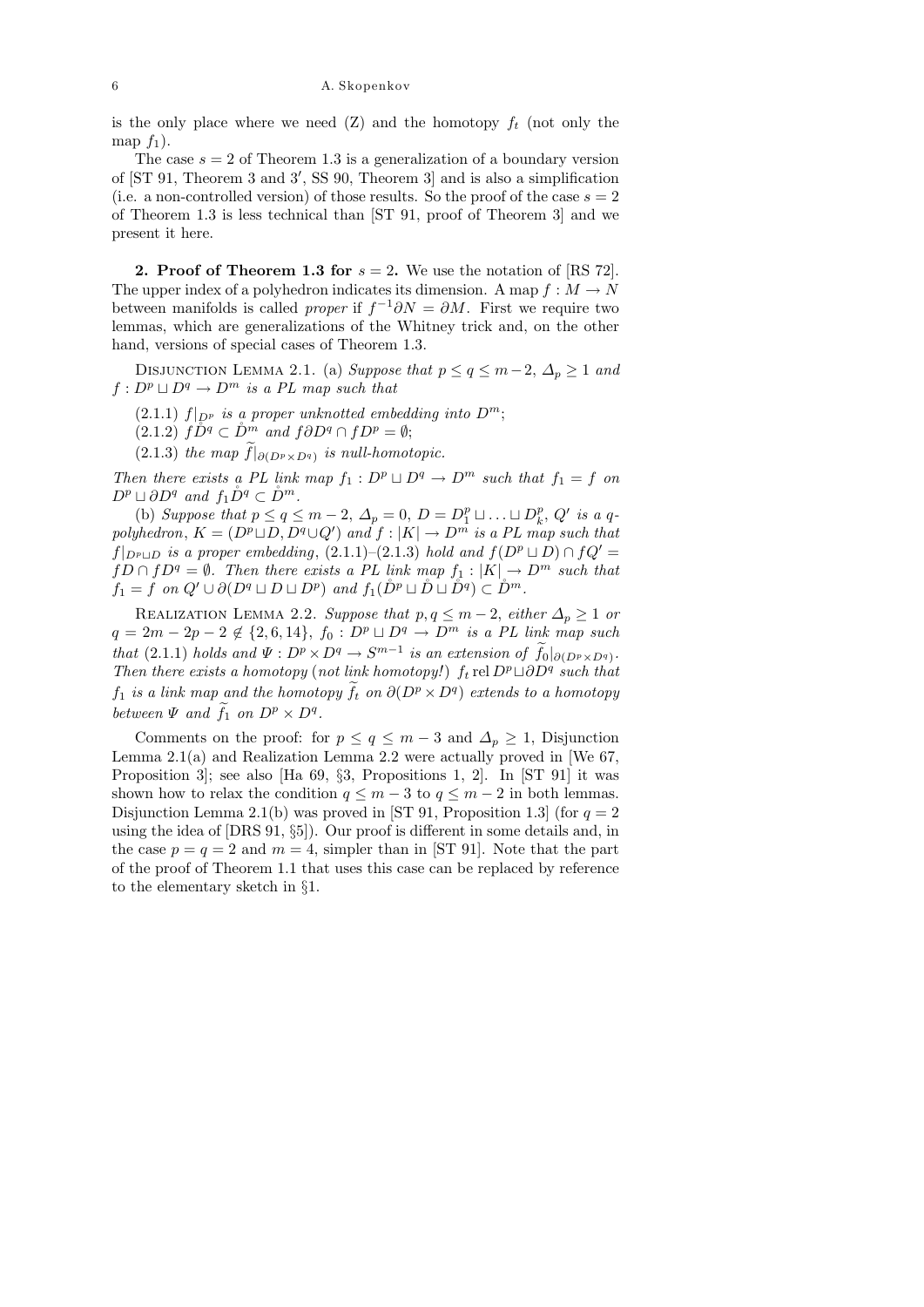Just as in Realization Lemma 2.2, if in Theorem 1.3,  $f_0 = \Phi$  on  $\partial K$ , then we can deduce (provided either  $\Delta_p \geq 1$  or  $q = 2m - 2p - 2 \notin \{2, 6, 14\}$ ) not only that  $f_1 \simeq \Phi$ , but also that the homotopy  $f_t$  on  $\partial K$  extends to a homotopy between  $\Psi$  and  $f_1$  on K. The dimension restrictions in Disjunction Lemma 2.1(a) and Realization Lemma 2.2 can be relaxed to " $\Sigma^{\infty}$ :  $\pi_{q-1}(S^{m-p-1}) \rightarrow \pi_{p+q-m}^S$  is monomorphic" and " $\Sigma^{\infty}$ :  $\pi_q(S^{m-p-1}) \rightarrow$  $\pi_{p+q+1-m}^{S}$  is epimorphic", respectively. When  $f|_{D^{q}}$  is an embedding, for  $\Delta_p \geq 1$  and  $p \leq q \leq m-3$  we can conclude that  $f|_{D^q}$  is joined to  $f_1|_{D^q}$ by an ambient isotopy, but if either  $q = m - 2$  or  $\Delta_p = 0$ , then we cannot (since the dimension assumptions for application of the Penrose–Whitehead– Zeeman–Irwin Embedding Theorem are not fulfilled). Note that from the Borromean rings example and its generalization [Ma 90, Proposition 8.3] it follows that in Disjunction Lemma 2.1 we cannot achieve  $f_1 = f$  on  $D^p \sqcup D$ for  $q = 2m - 2p - 2 \neq 2, 6, 14$ .

Proof of Disjunction Lemma 2.1(a). By (2.1.1),  $D^m - fD^p \simeq S^{m-p-1}$ . The homotopy class  $I(f|_{D^p}, f|_{D^q}) \in \pi_{q-1}(S^{m-p-1})$  of the map  $f|_{\partial D^q}$ :  $\partial D^q \to D^m - f D^p$  is called the *coefficient of intersection* of  $f|_{D^p}$  and  $f|_{D^q}$ . By (2.1.2), the map  $\tilde{f}: \partial(D^p \times D^q) \to S^{m-1}$  is well defined. By [We 67, Proposition 1] (the codimension 3 assumption can be weakened to  $(2.1.1)$ ,

(I) 
$$
\pm \Sigma^{p} I(f|_{D^{p}}, f|_{D^{q}}) = [\widetilde{f}] \in \pi_{p+q-1}(S^{m-1}).
$$

Then by (2.1.3) we have  $\mathcal{L}^p I(f|_{D^p}, f|_{D^q}) = [\tilde{f}] = 0$ . Since  $\Delta_p \geq 1$ , by the Freudenthal Suspension Theorem it follows that  $I(f|_{D^p}, f|_{D^q}) = 0$ , i.e. the map  $f|_{\partial D^q}$  extends to a map  $f_1: D^q \to D^m - f D^p$ .

Proof of Disjunction Lemma 2.1(b). Let  $r = m - p - 1 = q/2$  and  $X = D^m - f(D^p \sqcup D)$ . The plan of the proof is as follows. First we prove that  $\alpha = [f : \partial D^q \to X] \in \pi_{q-1}(X)$  is a sum of Whitehead products (for  $r = 1$ , a product of commutators). Next we take a collection  $\{S_l^r\}$  of spheroids generating  $\pi_r(X)$ . Finally, we modify  $f|_{D^p \cup D}$  by finger moves to get a proper PL map  $f_1: D^p \sqcup D \to D^m$  such that  $f_1 = f$  on  $\partial (D \sqcup D^p)$ , the map  $f : \partial D^q \to D^m - f_1(D^p \sqcup D)$  is null-homotopic and  $Q' \cap f_1(D^p \sqcup D) = \emptyset$ . Then we take as  $f_1|_{D^q}$  any extension of  $f : \partial D^q \to D^m - f(D^p \sqcup D)$ .

Now we realize this plan in detail. Suppose first that  $r = 1$  (and hence  $p = q = 2, m = 4$ ). Since  $H_l(D^4) = 0$  for each  $l \geq 1$ , it follows from the Mayer–Vietoris sequence that

$$
i \oplus j : H_1(X) \cong H_1(D^4 - fD) \oplus H_1(D^4 - fD^p)
$$

is an isomorphism (here  $i$  and  $j$  are the inclusion homomorphisms). Since  $fD^q \cap fD = \emptyset$ , it follows that  $i(h\alpha) = 0$ . By  $(2.1.1)$ ,  $(2.1.3)$ ,  $(I)$  and the fact that  $\Sigma : \pi_1(S^1) \to \pi_2(S^2)$  is an isomorphism, we have  $I(f|_{D^q}, f|_{D^p}) = 0$ .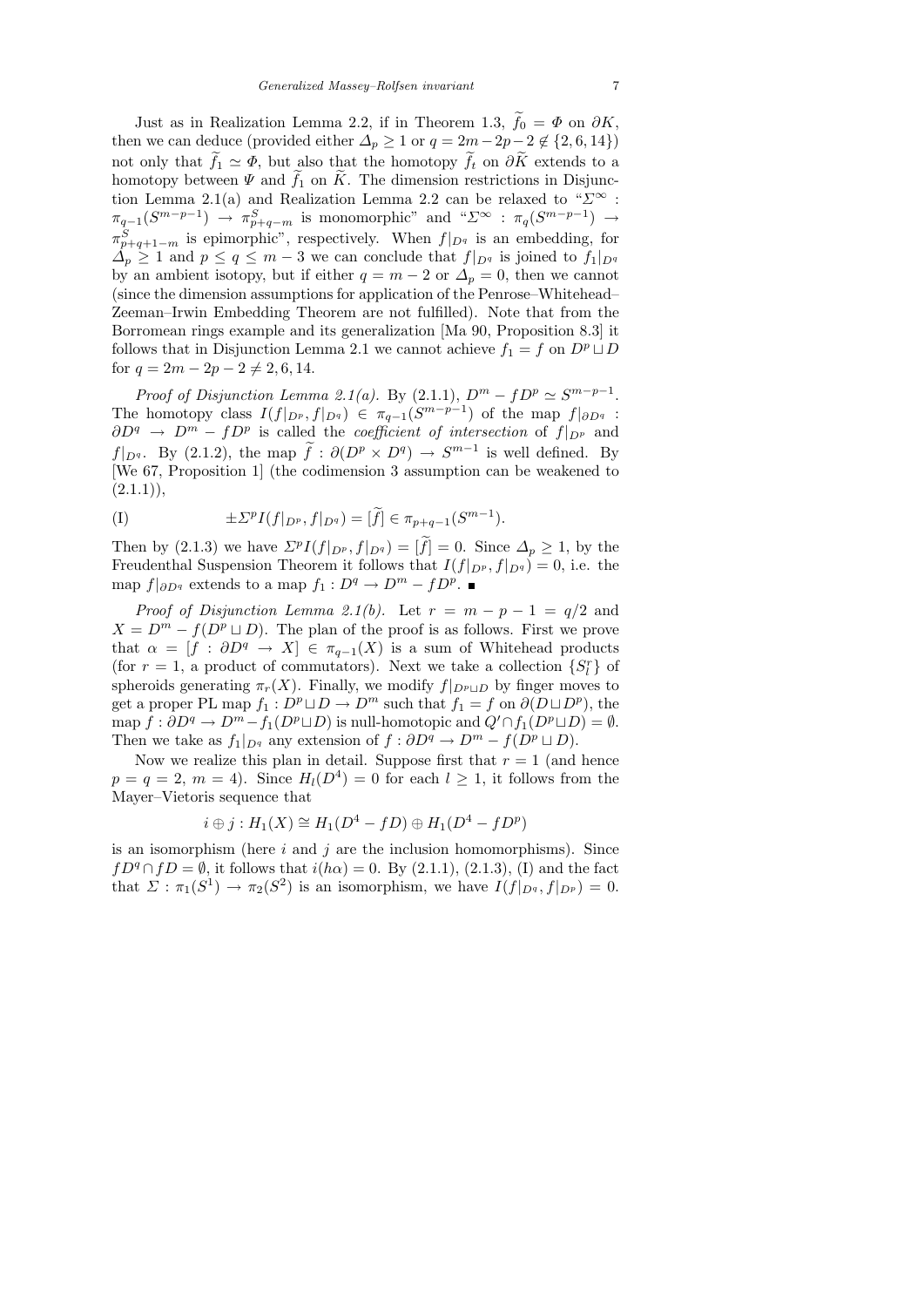Since also by (2.1.1), the Hurewicz homomorphism  $h : \pi_1(D^4 - fD^p) \rightarrow$  $H_1(D^4 - fD^p)$  is an isomorphism, it follows that  $j(h\alpha) = 0$ . Therefore  $h\alpha = 0$  and by the Hurewicz Theorem,  $\alpha$  is a product of commutators.

Now suppose that  $r \geq 2$ . Take spheres  $S^r, S_1^r, \ldots, S_k^r$  bounding small disks transversal to  $fD^p, fD_1^p, \ldots, fD_k^p$ , respectively (by pushing along arcs we may assume that all  $S_l^r$  contain a fixed base point of X). Let  $S =$  $S_1^r \vee \ldots \vee S_k^r$ . By the Alexander duality, the inclusion homomorphisms

$$
H_*(S^r) \to H_*(D^m - fD^p), \quad H_*(S) \to H_*(D^m - fD),
$$
  
 $H_*(S \vee S^r) \to H_*(X)$ 

are isomorphisms. Since  $m - p \geq 3$ , it follows that X,  $D^m - fD$  and  $D^m - fD^p$  are simply connected. Hence

$$
D^m - fD^p \simeq S^r, \quad D^m - fD \simeq S, \quad X \simeq S^r \vee S.
$$

Since  $q = 2r$ , by the Hilton Theorem on homotopy groups of wedges we have

$$
\pi_{q-1}(X) \cong \pi_{q-1}(D^m - fD) \oplus \pi_{q-1}(D^m - fD^p) \oplus W,
$$

where W is generated by Whitehead products. Since  $fD^q \cap fD = \emptyset$ , it follows that the projection of  $\alpha$  onto the first summand is zero. The projection of  $\alpha$  onto the second summand is  $I(f|_{D^q}, f|_{D^p})$ . By (2.1.1), (2.1.3), (I) and the hard part of the Freudenthal Suspension Theorem,  $I(f|_{D^q}, f|_{D^p})$  is in the subgroup generated by the Whitehead square (for  $q = 6, 14$ , is zero). Therefore  $\alpha$  is a sum of Whitehead products.

For  $r \geq 2$  we have  $X \simeq S^r \vee S$ , so we can take spheroids  $S^r, S_1^r, \ldots, S_k^r$ as generators of  $\pi_r(X)$ . If  $r = 1$  (or, equivalently,  $p = q = 2$  and  $m = 4$ ), we take a triangulation of  $D^p \sqcup D$  in which f is simplicial. For each 2-simplex  $\sigma$  of this triangulation take a circle  $S^1_\sigma$  bounding a small disk transversal to for By general position we may assume that  $S^1_\sigma \cap S^1_\tau = \emptyset$  for  $\sigma \neq \tau$ . For each path u joining the base point of X to a point  $x_{\sigma u} \in S^1_{\sigma}$  take a loop  $S^1_{\sigma u}$ obtained from  $S^1_{\sigma}$  by pushing along the arc u. Note that contrary to what was stated in [DRS 91, Proof of Theorem 5.1], the points  $x_{\sigma u}$  should depend not only on  $\sigma$  but also on u; they should be distinct for distinct u to get the required property  $u_i(0, 1] \cap u_i(0, 1] = \emptyset$ . By [DRS 91, Assertion 1 in §5], the spheres  $S^1_{\sigma u}$  generate  $\pi_1(X)$ . Since the group  $\pi_1(X)$  is finitely generated, we can choose from  $\{S^1_{\sigma u}\}\$ a finite number of generators  $S^1_l$ . Note that this construction works also for  $r \geq 2$ .

Since  $\alpha$  is a sum of Whitehead products (for  $r = 1$ , a product of commutators), it follows that  $\alpha$  is a sum (for  $r = 1$ , a product) of  $[S_l^r, S_l^r]$ . So we can take a perforated disk  $\delta \subset D^q$  and a map  $f_1 : \delta \to X$  such that  $f_1 = f$  on  $\partial D^q$  and on every other boundary component of  $\delta$ ,  $f_1$  is of the form  $w_{lt} \circ v$ , where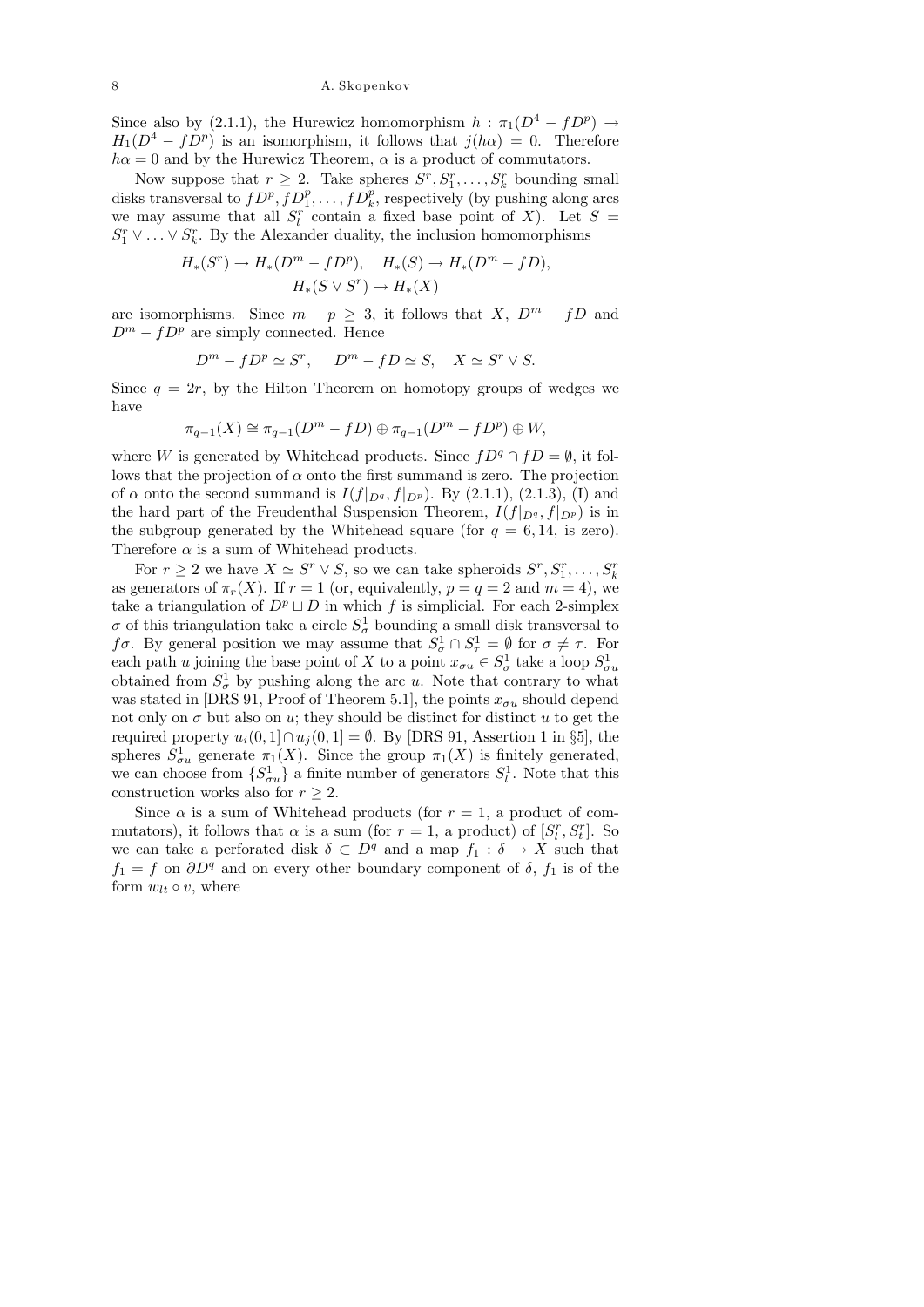(v)  $v : S^{q-1} = S^{2r-1} = S^{r-1} \times B^r \cup B^r \times S^{r-1} \to S^r \vee S^r$  is the map with fibers  $S^{r-1} \times S^{r-1}$  and  $S^{r-1} \times \{x\}$  and  $\{x\} \times S^{r-1}$  for each  $x \in \overset{\circ}{B}^r$ ,

(w)  $w_{lt}$ :  $S^r \vee S^r \rightarrow S^r_l \vee S^r_t$  is a homeomorphism if  $l \neq t$  and is the "folding" onto  $S_l$  if  $l = t$ .

Suppose that  $S_l^r$  and  $S_t^r$  correspond to two disks  $\sigma, \tau$  of  $D^p, D_1^p, \ldots, D_k^p$ (for  $r = 1$ , to two simplices  $\sigma, \tau$  of  $D^p \sqcup D$ ). Take arcs  $a, b \subset D^m$  joining interior points of these disks (or simplices) to a point near the base point of X. By general position we may assume that these arcs are disjoint (and disjoint for distinct  $\sigma$ ,  $\tau$ ) and lie outside  $f(D^p \sqcup D \sqcup Q') \cup \delta$  except for their ends. Make finger moves of  $\sigma$  and  $\tau$  along a and b, respectively, for each  $\sigma$ ,  $\tau$ . We get a new PL map  $f_1 : D^p \sqcup D \to D^m$ . Since the arcs a, b miss  $\delta$ , it follows that the images of the spheroids  $S_l^r, S_t^r$  are outside  $f_1(D^p \sqcup D)$ . By general position we may assume that  $\dim(f_1 \sigma \cap f_1 \tau) \leq 2p - m$  and  $f_1 \sigma$  intersects  $f_1 \tau$ transversally. We can represent a regular neighborhood  $B<sup>m</sup>$  of an arbitrary point c of this intersection as the product  $B^{2p-m} \times B^{r+1} \times B^{r+1}$  of balls with  $B^{2p-m} \times 0 \times 0$  corresponding to the intersection,  $B^{2p-m} \times B^{r+1} \times 0$ and  $B^{2p-m} \times 0 \times B^{r+1}$  to  $f_1 \sigma$  and  $f_1 \tau$ , respectively. In a neighborhood of c we have the "distinguished" torus  $0 \times \partial B^{r+1} \times \partial B^{r+1}$ . With appropriate orientations the inclusions of  $0 \times \partial B^{l+1} \times y$  and  $0 \times y \times \partial B^{l+1}$  into  $X_1 =$  $D^m - f_1(D^p \sqcup D)$  are homotopic in  $X_1$  to  $S_l^r$  and  $S_l^r$ , respectively. Since the map

$$
w_{ij} \circ v : S^{2l-1} \to S^l \vee S^l \to (0 \times y \times \partial B^{l+1}) \vee (0 \times \partial B^{l+1} \times y)
$$

extends to a map  $B^{2l} \to 0 \times \partial B^{l+1} \times \partial B^{l+1}$  [Ca 86], it follows that  $w_{ij} \circ v$ is null-homotopic in  $X_1$ . So the map  $f_1 : \delta \to X_1$  extends to a map  $f_1 : D^q \to X_1$ . Evidently, the new map  $f_1$  is as required.  $\blacksquare$ 

*Proof of Realization Lemma 2.2.* Suppose that  $f_0, f_1 : D^p \sqcup D^q \rightarrow D^m$ are link maps coinciding on  $D^p \sqcup \partial D^q$ . Since  $f_0 = f_1$  on  $D^p \sqcup \partial D^q$ , it follows that there is a homotopy  $f_t$  rel  $D^p \sqcup \partial D^q$ . For maps  $E, G: D^p \times D^q \to S^{m-1}$ and a homotopy  $F : \partial (D^p \times D^q) \times I \to S^{m-1}$  such that  $F(\cdot, \cdot, 0) = E(\cdot, \cdot)$ and  $F(\cdot, \cdot, 1) = G(\cdot, \cdot)$  define the map  $H_{EFG} : \partial(D^p \times D^q \times I) \to S^{m-1}$  by

 $H_{EFG}|_{D^p\times D^q\times 0} = E$ ,  $H_{EFG}|_{D^p\times D^q\times 1} = G$ ,  $H_{EFG}|_{\partial (D^p\times D^q)\times I} = F$ . We need to find  $f_t$  so that  $H_{\Phi \tilde{f}_t \tilde{f}_1}$  is null-homotopic. Let

$$
S^q=D^q_0\mathop{\cup}\limits_{\partial D^q_0=\partial D^q_1}D^q_1
$$

and define a map  $h_{f_0f_1}: S^q \to D^m - fD^p$  by setting  $h_{f_0f_1} = f_0$  on  $D_0^q$ and define a map  $n_{f_0f_1}$ .  $S^1 \to D^0 - J D^0$  by setting  $n_{f_0f_1} = J_0$  on  $D_0$ <br>and  $h_{f_0f_1} = f_1$  on  $D_1^q$ . By (2.1.1),  $D^m - f D^p \simeq S^{m-p-1}$ , hence  $[h_{f_0f_1}] \in$ <sup>q</sup>. By (2.1.1),  $D^m - fD^p \simeq S^{m-p-1}$ , hence [h<sub>fof1</sub>] ∈  $\pi_q(S^{m-p-1})$ . By [We 67, lemme 1],  $[H_{\tilde{f}_0\tilde{f}_t\tilde{f}_1}] = \pm \Sigma^p[h_{f_0f_1}] \in \pi_{p+q}(S^{m-1})$ . Therefore

$$
[H_{\varPhi \tilde{f}_t \tilde{f}_1}] = [H_{\varPhi i \tilde{f}_0}] + [H_{\tilde{f}_0 \tilde{f}_t \tilde{f}_1}] = [H_{\varPhi i \tilde{f}_0}] \pm \Sigma^p [h_{f_0 f_1}] \in \pi_{p+q}(S^{m-1}).
$$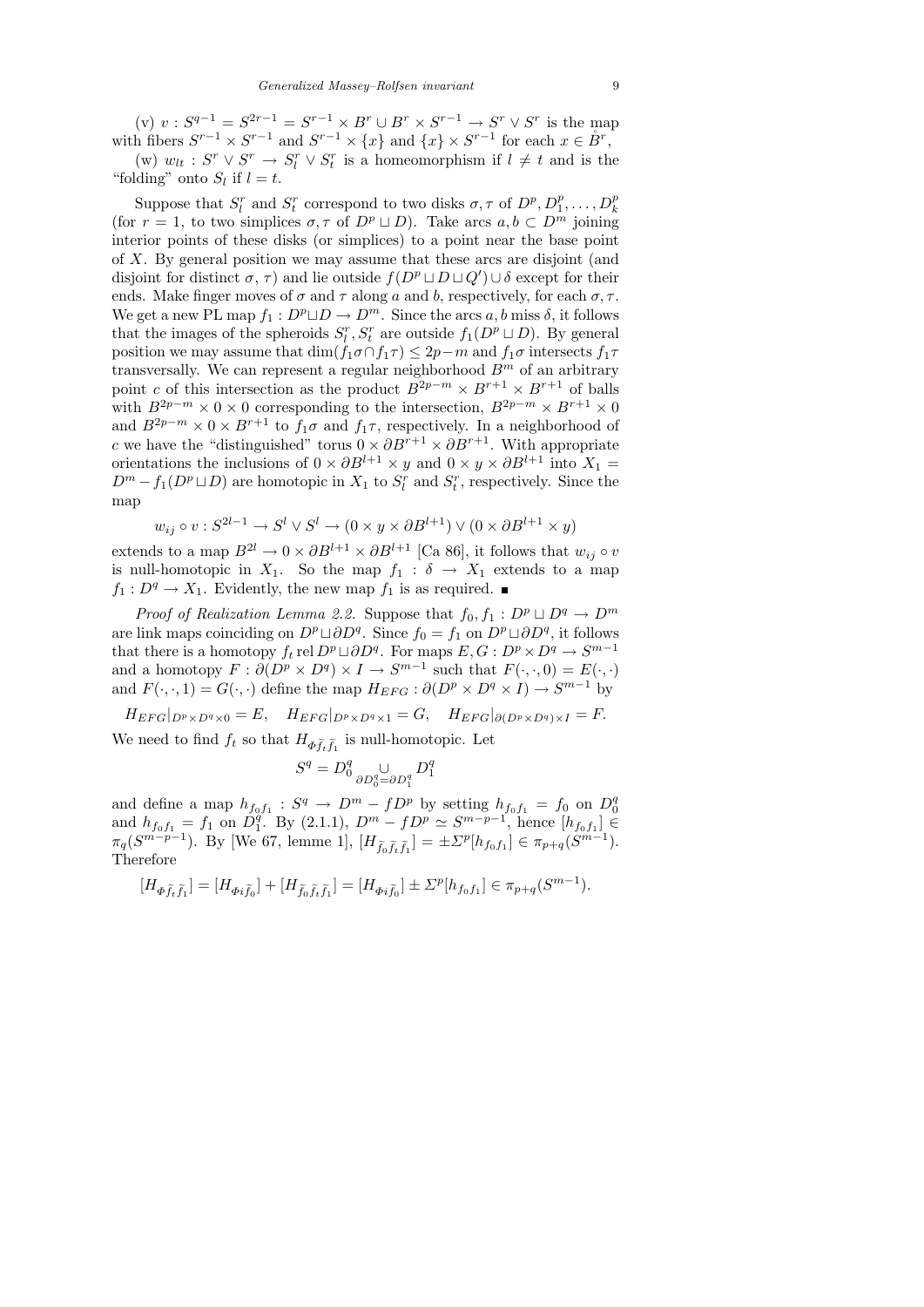Here  $\Phi$ ,  $f_0$ ,  $f_1$  and  $f_t$  denote the restrictions of these maps onto  $D^p \times D^q$ and  $\partial (D^p \times D^q)$ , respectively; *i* is the constant homotopy. Since for *every* element  $\beta \in \pi_q(S^{m-p-1})$  there is a map (not necessarily an embedding)  $f_1: D^q \to D^m - f D^p$  such that  $[h_{f_0 f_1}] = \beta$ , the lemma follows because  $\Sigma^p : \pi_q(S^{m-p-1}) \to \pi_{p+q}(S^{m-1})$  is an epimorphism. Indeed, the group  $\pi_{p+q}(S^{m-1})$  is stable. If  $\Delta_p \geq 1$ , then by the Freudenthal Suspension Theorem,  $\Sigma^p$  is an epimorphism. If  $q = 2m - 2p - 2 \notin \{2, 6, 14\}$ , then  $\Sigma^2$ :  $\pi_q(S^{m-p-1}) \to \pi_{q+2}(S^{m-p+1})$  is an epimorphism by [Ja 54]. Since  $p > 1$  (in the opposite case  $1 \leq q = 2m - 4 \leq m - 2$ , which is impossible), by the Freudenthal Suspension Theorem,  $\Sigma^p$  is an epimorphism.

In order to prove Theorem 1.3, take triangulations  $T_P$  and  $T_Q$  of P and Q such that Z is a subcomplex of  $T_P$ . The simplices of any triangulation are ordered according to increasing dimension. We use the lexicographic order on the set of pairs of simplices. The case  $s = 2$  of Theorem 1.3 follows from Proposition 2.3 below for  $\sigma^p =$  (the last simplex of  $T_P$ ) and  $\sigma^q$  = (the last simplex of  $T_Q$ ). In Proposition 2.3 and its proof the letters p and  $q$  denote not dim  $P$  and dim  $Q$  but the dimensions of certain simplices.

PROPOSITION 2.3. Under the assumptions of Theorem 1.3 (where  $N = \emptyset$ and p, q are replaced by dim P, dim Q) let  $T_P$ ,  $T_Q$  be triangulations of P, Q,  $\sigma^p \in T_P$ ,  $\sigma^q \in T_Q$  any simplices and

$$
J = \partial \widetilde{K} \cup \bigcup \{ \alpha \times \beta \in T_P \times T_Q \mid (\alpha, \beta) \leq (\sigma^p, \sigma^q) \}.
$$

Then there exists a general position PL homotopy  $f_t$  rel  $\partial K$  such that  $f_1(K \partial K) \subset \mathring{B}^m$ ,  $f_1 \alpha \cap f_1 \beta = \emptyset$  for each  $(\alpha, \beta) \subset J$ ,  $(Z)$  holds and if either  $\Delta_p \geq 1$ or  $q = 2m - 2p - 2 \notin \{2, 6, 14\}$ , then  $f_1 \simeq \Phi$  on J.

Proof. By induction on  $(\sigma^p, \sigma^q)$  we may assume that the conclusion of Proposition 2.3 holds for  $f_1$  replaced by  $f_0$  and J replaced by

$$
J_{<} = \partial \widetilde{K} \cup \bigcup \{\alpha \times \beta \in T_P \times T_Q \mid (\alpha, \beta) < (\sigma^p, \sigma^q) \}.
$$

Suppose that  $p+q \geq m-1$ ,  $\sigma^p \not\subset \partial P$  and  $\sigma^q \not\subset \partial Q$  (otherwise the inductive step holds either by general position or by the inductive hypothesis).

First we show how to achieve  $f_1 \sigma^p \cap f_1 \sigma^q = \emptyset$ . We begin with the construction of certain balls  $D^m$ ,  $D^p$  and  $D^q$ , analogous to [We 67, proof of lemme 2, ST 91, proof of Claim on p. 199]. Let  $f = f_0$ . Let  $R = \partial P \cup \bigcup \{\alpha \in P : |f(\alpha)| \leq \alpha\}$  $T_P | \alpha \leq \sigma^p$ . Since  $p + q - m + (2p - m) \leq p$ , by general position we have  $f^{-1}f\sigma^q \cap \Sigma(f|_R) = \emptyset$ . By general position,  $\dim(\sigma^p \cap f^{-1}f\sigma^q) \leq p+q-m$ . Since  $f\alpha \cap f\beta = \emptyset$  for each  $\alpha \times \beta \subset J_{\le}$ , it follows that  $f\sigma^p \cap f\partial \sigma^q =$  $f\partial\sigma^p \cap f\sigma^q = \emptyset$ . Therefore  $\sigma^q \cap f^{-1}f\sigma^p \subset \mathring{\sigma}^q$ . Let  $C_Q$  be the trail of  $\sigma^q \cap f^{-1} f \sigma^p$  under a sequence of collapses  $\sigma^q \searrow$  (a point in  $\mathring{\sigma}^q$ ). Then  $C_Q$ is collapsible,  $C_Q \subset \mathring{\sigma}^q$ ,  $\sigma^q \cap f^{-1} f \sigma^p \subset C_Q$  and  $\dim C_Q \leq p+q-m+1$ .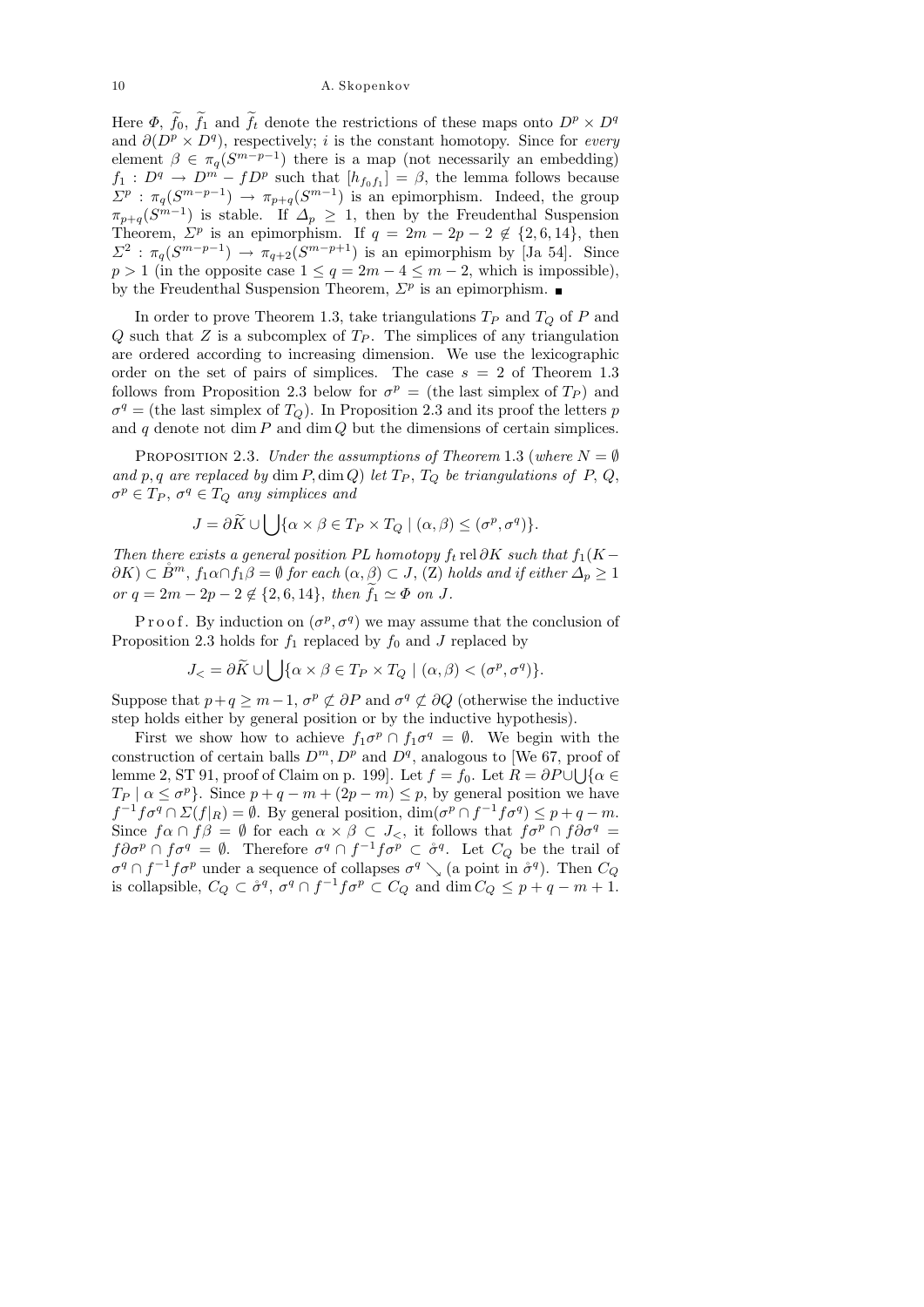Analogously we construct a polyhedron  $C_P$  with the same properties for q and Q replaced by p and P.

Since  $p + q - m + 1 + p < m$  and  $(p + q - m + 1) + (2p - m) < p$ , by general position  $C_P \cap \Sigma(f|_{\sigma^p}) = \emptyset$ . This and collapsibility of  $C_P$  imply collapsibility of  $fC_P$ . Hence the pair  $(B^m, fC_P)$  is collapsible. Let C be the trail of  $f(C_P \sqcup C_Q)$  under a sequence of collapses  $(B^m, fC_P) \searrow 0$ . Then the pair  $(C, fC_P)$  is collapsible,  $C \subset \overset{\circ}{B}{}^m$ ,  $f(C_P \sqcup C_Q) \subset C$  and  $\dim C \leq p+q-m+2$ . Let  $D^m$ ,  $D^q$  and  $D^p$  be the regular neighborhoods of  $C$ ,  $C_Q$  and  $C_P$  in some small triangulation of  $B^m$ ,  $\sigma^q$  and  $\sigma^p$ , respectively. It is easy to verify (2.1.1) (unknottedness of  $D^p$  follows from [RS 72, Corollary 4.14]), (2.1.2) and

(\*)  $f\r D^q \subset \r D^m$  and  $\sigma^q \cap f^{-1}f\sigma^p \subset \r D^q$ .

Continuation of the proof in the case  $\Delta_p \geq 1$ . Since  $(p+q-m+2)+p < m$ , by general position we have  $\sigma^p \cap f^{-1}C = C_P$  and  $C \cap f(R - \mathring{\sigma}^p) = \emptyset$ . Hence

(a) 
$$
R \cap f^{-1}D^m = \sigma^p \cap f^{-1}D^m = D^p
$$
.

By the PL Annulus Theorem,  $f|_{\partial (D^p \times D^q)} \simeq f|_{\partial (\sigma^p \times \sigma^q)}$  (the meaning of this formally incorrect formula is obvious), and the same for  $f \to \Phi$ . Therefore  $f \simeq \Phi$  on  $J<$  implies that  $f|_{\partial (D^p \times D^q)} \simeq \Phi|_{\partial (D^p \times D^q)}$ . Since  $\Phi$  is defined over  $P \times Q$ , we see that  $\Phi|_{\partial (D^p \times D^q)}$  is null-homotopic. This implies (2.1.3). Apply Disjunction Lemma 2.1(a) to get a map  $f_1 : D^p \sqcup D^q \to D^m$ . There exists a homotopy  $h_t: D^m \to D^m$  rel  $\partial D^m$  such that  $h_1 \circ f = f_1$  on  $D<sup>q</sup>$ . Define a homotopy  $f_t: P \sqcup Q \to B<sup>m</sup>$  to be  $h_t \circ f$  on  $Q \cap f^{-1}D<sup>m</sup>$  and f on  $P \sqcup (Q - f^{-1}D^m)$ . By (a) and since  $f_t = f$  on  $D^p$ , the conclusion of Proposition 2.3 holds with  $J$  replaced by  $J_{\leq}$ . From (\*) it follows that  $f\sigma^p \cap f\sigma^q \subset \mathring{D}^m$ . This and (a) imply that  $\sigma^p \cap f^{-1}f\sigma^q \subset \mathring{D}^p$ . Hence by (\*) and Disjunction Lemma 2.1(a),  $f_1 \sigma^p \cap f_1 \sigma^q = \emptyset$ .

Continuation of the proof in the case  $\Delta_p = 0$ . Since  $(p + q - m + 2)$  +  $p = m$ ,  $(2p - m) + p < m$  and  $2q - p < p$ , by general position we have  $R \cap f^{-1}C = C_P \cup \{\text{points } a_1, \ldots, a_k\}$  and  $a_1, \ldots, a_k \notin T_P^{(p-1)} \cup \Sigma(f|_R)$ . Let  $D = D_1^p \sqcup \ldots \sqcup D_k^p$  $\{a_k, \ldots, a_k\}$  in some small triangulation of  $R$ . Hence

(b)  $D = D_1^p \sqcup \ldots \sqcup D_k^p \subset R$ ,  $f|_D$  is an embedding,  $R \cap f^{-1}D^m = D^p \sqcup D$ and  $D \cap (T_P^{(p-1)} \cup \Sigma(f|_R) \cup f^{-1}fD^q) = \emptyset$ .

Let  $Q' = f^{-1}D^m \cap (\bigcup \{ \beta \in T_Q \mid \beta \le \sigma^q \} - \mathring{D}^q)$ . Analogously to the case  $\Delta_p \geq 1$ , (2.1.3) holds. Apply Disjunction Lemma 2.1(b) to get a map  $f_1$ :  $D^p \sqcup D \sqcup D^q \sqcup Q' \to D^m$ . There exists a homotopy  $f_t$  between  $f_0|_{D^p \sqcup D \sqcup D^q \sqcup Q'}$ and  $f_1$ . Since  $2p + q = 2 \dim P + \dim Q = 2m - 2$ , it follows that  $p = \dim P$ and  $q = \dim Q$ , hence neither  $\sigma^q$  nor  $\sigma^p$  are contained in the boundary of any simplex of  $T_P$  or  $T_Q$ . Therefore we can extend the homotopy  $f_t$  over  $P \sqcup Q$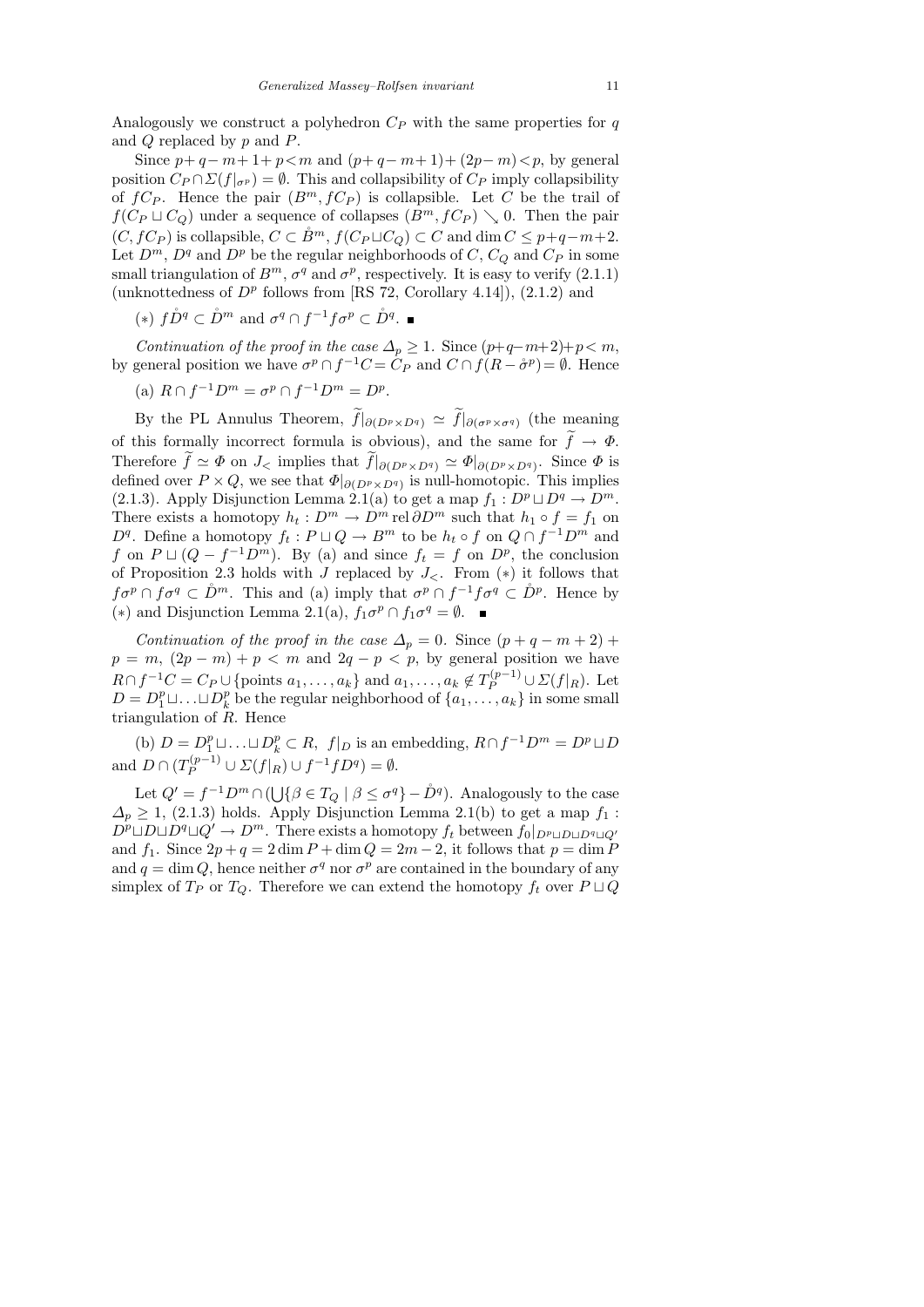by f to obtain a new homotopy  $f_t : P \sqcup Q \to B^m$ . Evidently, the conclusion of Proposition 2.3 holds for J replaced by  $J<$  (in particular, (Z) follows since  $(D^p \sqcup D) \cap T_P^{(p-1)} = \emptyset$ . From (\*), (b) and Disjunction Lemma 2.1(b) it follows that  $f_1 \sigma^p \cap f_1 \sigma^q = \emptyset$ . For  $q \in \{2, 6, 14\}$  the induction step is proved.

Completion of the proof. Now, assuming that either  $\Delta_p \geq 1$  or  $q =$  $2m - 2p - 2 \notin \{2, 6, 14\}$ , we achieve  $f_1 \simeq \Phi$  on J and not only on  $J_{\leq}$ . Denote by  $f$  the map  $f_1$  obtained above. We begin with the construction of certain balls  $D^m$ ,  $D^p$  and  $D^q$ . By general position we can take points  $c_P \in \mathring{\sigma}^p - \Sigma(f)$  and  $c_Q \in \mathring{\sigma}^q - \Sigma(f)$  such that the restrictions of f to some small neighborhoods of  $c_P$  and  $c_Q$  are locally flat embeddings. Since dim  $P$ , dim  $Q \leq m-2$ , we can join points  $fc_P$  and  $fc_Q$  by an arc  $c \subset \mathbb{R}^m$  such that  $c \cap f(P \sqcup Q) = \{fc_P, fc_Q\}$ . Let  $D^m$  be a small regular neighborhood of c in  $\mathbb{R}^m$ . Then  $f^{-1}D^m$  is the disjoint union of PL disks  $D^p \subset \overset{\circ}{\sigma}^p$  and  $D^q \subset$  $\mathring{\sigma}^q$ , which are regular neighborhoods of  $c_P$  and  $c_Q$  in  $P \sqcup Q$ , respectively. Since the restrictions of f to some small neighborhoods of  $c_P$  and  $c_Q$  are locally flat embeddings, we get  $(2.1.1)$  and the same for  $D<sup>q</sup>$ . By the Borsuk Homotopy Extension Theorem, the map  $\Phi$  is homotopic to an extension (denoted also by  $\Phi$ )  $\Phi$  :  $P \times Q \to S^{m-1}$  of  $\tilde{f}|_{J-\tilde{D}^p \times \tilde{D}^q}$ . It follows that  $\Phi = f$  on  $\partial (D^p \times D^q)$ . Apply Realization Lemma 2.2 to get the homotopy  $f_t: D^p \sqcup D^q \to D^m$ . Analogously to the case  $\Delta_p \geq 1$  above extend  $f_t$  to  $P \sqcup Q$ . By the Realization Lemma,  $f_1 \simeq \Phi$  on J. Clearly, the conclusion of Proposition 2.3 holds for the composition of the two homotopies constructed. The induction step is proved. ■

## 3. Proofs of Lemma 1.0 and Theorem 1.1(b)

Cylinder Lemma.

$$
\frac{K \times I}{\widetilde{K} \times 1 \times 0, \widetilde{K} \times 0 \times 1} \cong \Sigma(\widetilde{K} \times I)
$$

(cf. [Sk, Cylinder Lemma]).

P r o o f. Represent  $\widetilde{K\times I}$  as  $\widetilde{K}\times I\times I$ . Define a map pr :  $\widetilde{K}\times I\times I\rightarrow$  $\Sigma(K \times I)$  by  $pr(x, y, u, t) = [(x, y, (u + t)/2), u - t]$ . It is easy to see that pr is a surjection and the only non-trivial preimages of pr are those of the vertices of the suspension and are  $K \times 0 \times 1$  and  $K \times 1 \times 0$ . Hence the lemma follows.

Denote by pr :  $\widetilde{K \times I} \to \Sigma (\widetilde{K} \times I)$  the projection of the Cylinder Lemma.

*Proof of Lemma 1.0.* Let  $F: K \times I \to \mathbb{R}^m \times I$  be a link concordance between  $f_0$  and  $f_1$ . Clearly,  $\widetilde{F}(\widetilde{K}\times 0\times 1)$ ,  $\widetilde{F}(\widetilde{K}\times 1\times 0)$  and  $\widetilde{F}(\widetilde{K}\times \{0\times0,1\times1\})$ are in the northern and in the southern hemisphere and in the equator  $S^{m-1}$ of  $S<sup>m</sup>$ , respectively. Therefore by the relative Borsuk Homotopy Extension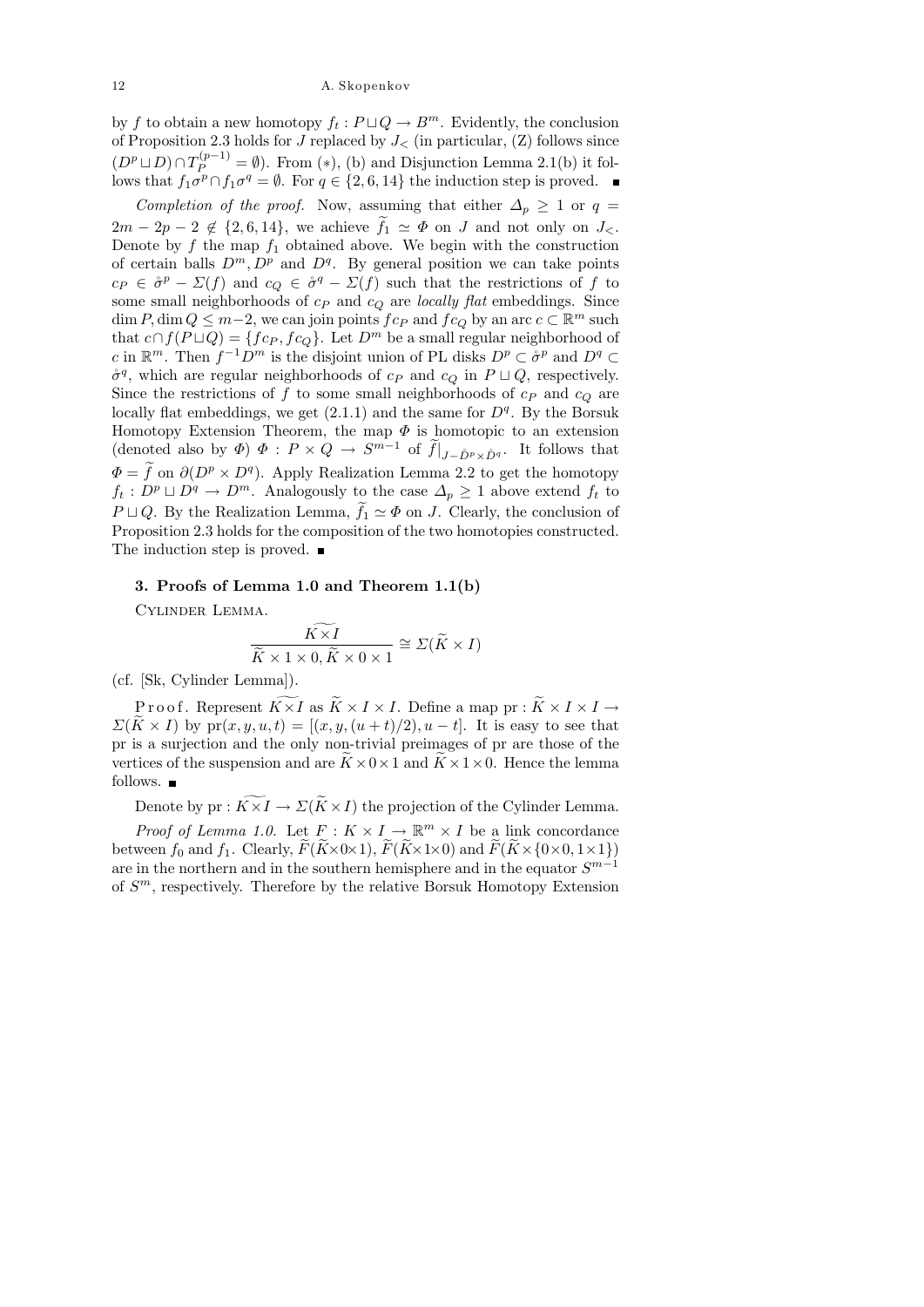Theorem,  $\widetilde{F}$  is homotopic rel( $\widetilde{K} \times \{0 \times 0, 1 \times 1\}$ ) to a map  $\Phi$  such that  $\Phi(\widetilde{K} \times$  $(0 \times 1)$  and  $\Phi(\widetilde{K} \times 1 \times 0)$  are the north and the south pole of  $S^m$ , respectively. Therefore by the Cylinder Lemma there is a map  $\Phi' : \Sigma(K \times I) \to S^m$  such that that  $\Phi = \Phi' \circ \text{pr. Since } \Phi(\tilde{K} \times \{0 \times 0, 1 \times 1\}) \subset S^{m-1}$ , we can modify  $\Phi'$ by a homotopy rel( $\tilde{K} \times \{0 \times 0, 1 \times 1\}$ ) so that  $\Phi'$  becomes a suspension on  $\Sigma(\widetilde{K}\times\{0,1\})$ . Since dim  $K \leq m-2$ , it follows that  $\dim(\widetilde{K}\times I) \leq 2(m-1)-1$ . Therefore by the relative Suspension Theorem,

$$
\Sigma: \pi^{m-1}(\widetilde{K} \times I, \widetilde{K} \times \{0,1\}, \Phi') \to \pi^m(\Sigma(\widetilde{K} \times I), \Sigma(\widetilde{K} \times \{0,1\}), \Sigma\Phi')
$$

is an epimorphism, i.e. there is a map  $\varphi : K \times I \to S^{m-1}$  such that  $\varphi = \Phi' =$  $\Phi \circ \text{pr}^{-1} = \overline{F} \text{ on } \overline{K} \times \{0, 1\} \text{ (and } \Sigma \varphi \simeq \Phi' \text{ on } \Sigma(\overline{K} \times I) \text{ rel } \Sigma(\overline{K} \times \{0, 1\})$ , but we do not need this). So  $\varphi$  is the required homotopy between  $f_0$  and  $f_1$ .

*Proof of Theorem 1.1(b)* (cf. [We 67,  $\S7$ , Sk 97,  $\S3$ ]). The surjectivity of  $\alpha$  follows from Theorem 1.1(a). Suppose that  $g_0, g_1 : K \to \mathbb{R}^m$  are link maps such that  $\widetilde{g}_0 \simeq \widetilde{g}_1$ . Let  $G: K \times I \to I^m \times I$  be the linear<br>homotopy between  $g_2$  and  $g_3$ . Let  $\partial (K \times I) = K \times I_0$  1). Evidently,  $\widetilde{C}$ homotopy between  $g_0$  and  $g_1$ . Let  $\partial(K \times I) = K \times \{0,1\}$ . Evidently,  $\tilde{G}$ is defined on  $\partial(K \times I)$ . Let  $\varphi : K \times I \to S^{m-1}$  be a homotopy between  $\widetilde{G}|_{\widetilde{K}\times 0\times 0}$  and  $\widetilde{G}|_{\widetilde{K}\times 1\times 1}$ . Define a map  $\Phi: K\times I \to S^m$  by  $\Phi = \Sigma \varphi \circ \text{pr}.$ Then  $\Phi(x, t, y, t) = \varphi(x, y, t)$ , hence  $\Phi = \tilde{G}$  on  $\tilde{K} \times \{0 \times 0, 1 \times 1\}$ . For  $(x, t, y, 1) \in K \times [0, 1] \times K \times 1$ , both  $\Phi(x, t, y, 1)$  and  $\widetilde{G}(x, t, y, 1)$  are in the northern open hemisphere. For  $(x, t, y, 0) \in K \times [0, 1) \times K \times 0$ , both  $\Phi(x, t, y, 0)$  and  $\tilde{G}(x, t, y, 0)$  are in the southern open hemisphere. So for each  $(x, s, y, t) \in \partial(\widetilde{K \times I}) - (\widetilde{K \times 0} \sqcup \widetilde{K \times 1}),$  the points  $\Phi(x, s, y, t)$  and  $\widetilde{G}(x, s, y, t)$  are not antipodal. Therefore  $\Phi \simeq \widetilde{G}$  on  $\partial (\widetilde{K \times I})$ . Hence we can apply Theorem 1.3 for  $K = K \times I$ ,  $\partial K = K \times \{0,1\}$ ,  $f_0 = G$  and  $\Phi = \Phi$  (clearly, the dimension restrictions are fulfilled). We obtain a link concordance between  $g_0$  and  $g_1$ .

Acknowledgments. I would like to thank V. M. Nezhinskiı̆ and S. Melikhov for useful discussions and the referee for his remarks. These results were first presented at the Russian-German Conference dedicated to the 85th birthday of A. D. Alexandrov (St. Petersburg, September 1997) and at the International Conference dedicated to the 60th birthday of S. P. Novikov (Moscow, May 1998).

# **References**

[Ca 86] A. Casson, *Three lectures on new infinite constructions in 4-dimensional manifolds*, in: A la Recherche de la Topologie Perdue, L. Guillou and A. Marin (eds.), Progr. Math. 62, Birkhäuser, Boston, 1986, 201–244.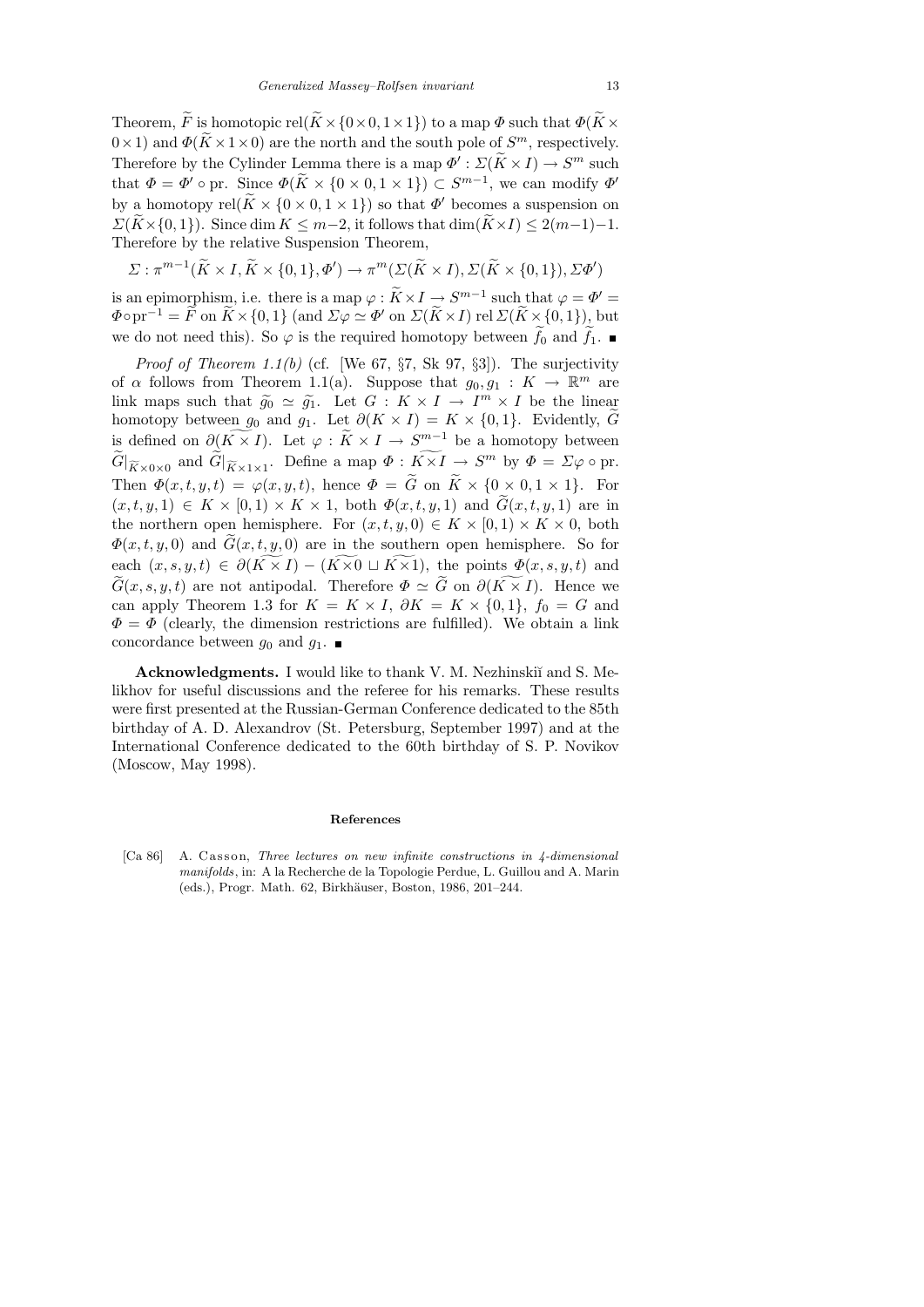- [DRS 91] A. N. Dranishnikov, D. Repovš and E. V. Shchepin, *On intersections of compacta of complementary dimensions in Euclidean space*, Topology Appl. 38 (1991), 237–253.
- [HK 98] N. Habegger and U. Kaiser, *Link homotopy in* 2-metastable range, Topology 37 (1998), 75–94.
- [Ha 69] L. S. Harris, *Intersections and embeddings of polyhedra*, ibid. 8 (1969), 1-26.
- [Ja 54] I. James, *On the iterated suspension*, Quart. J. Math. Oxford 5 (1954), 1-10.
- [Ke 59] M. K ervaire, An interpretation of G. Whitehead's generalization of H. Hopf's *invariant*, Ann. of Math. 62 (1959), 345–362.
- [Ki 90] P. Kirk, *Link homotopy with one codimension-two component*, Trans. Amer. Math. Soc. 319 (1990), 663–688.
- [Ko 88] U. K oschorke, *Link maps and the geometry of their invariants*, Manuscripta Math. 61 (1988), 383–415.
- [Ko 90] —, *On link maps and their homotopy classification*, Math. Ann. 286 (1990), 753–782.
- [Ko 92] —, *Homotopy, concordance and bordism of link maps*, preprint, Univ. of Siegen, 1992.
- [Ma 90] W. Massey, *Homotopy classification of* 3-component links of codimension *greater than* 2, Topology Appl. 34 (1990), 269–300.
- [MR 86] W. Massey and D. Rolfsen, *Homotopy classification of higher dimensional links*, Indiana Univ. Math. J. 34 (1986), 375–391.
- [Me] S. Meliknov, *Singular link concordance implies link homotopy in codimension ≥* 3, submitted.
- [Mi 54] J. Milnor, *Link groups*, Ann. of Math. 59 (1954), 177-195.
- [MT 68] R. E. Mosher and M. C. Tangora, *Cohomology Operations and Applications in Homotopy Theory*, Harper and Row, New York, 1968.
- [Ne 98] V. M. Nezhinskiĭ, An analogue of the Milnor group of a link in the theory *of multidimensional links*, Zap. Nauchn. Sem. POMI 252 (1998), 175–190 (in Russian).
- [RS 96] D. Repovš and A. Skopenkov, *Embeddability and isotopy of polyhedra in Euclidean spaces*, Proc. Steklov Inst. Math. 212 (1996), 163–178.
- [RS 98] —, —, *A deleted product criterion for approximability of maps by embeddings*, Topology Appl. 87 (1998), 1–19.
- [RS 99] —, —, *New results on embeddings of polyhedra and manifolds into Euclidean spaces*, Uspekhi Mat. Nauk 54 (1999), no. 6, 61–109 (in Russian); English transl.: Russian Math. Surveys, to appear.
- [RS] —, —, *On projected embeddings and desuspension of the α-invariant*, submitted.
- [RS 72] C. P. Rourke and B. J. Sanderson, *Introduction to Piecewise-Linear Topology*, Ergeb. Math. Grenzgeb. 69, Springer, Berlin, 1972.
- [Sa 99] R. F. Sayakhova, *Homotopy classification of singular links of type*  $(1, \ldots, 1,$ *m*; 3) *with m >* 1, Zap. Nauchn. Sem. POMI 261 (1999), 229–239 (in Russian).
- [Sc 68] G. P. Scott, *Homotopy links*, Abh. Math. Sem. Univ. Hamburg 32 (1968), 186–190.
- [SS 90] J. Segal and S. Spież, *On transversely trivial maps*, Questions Answers Gen. Topology 8 (1990), 91–100.
- [SS 92]  $\ldots$ , *Quasi-embeddings and embedding of polyhedra in*  $\mathbb{R}^m$ , Topology Appl. 45 (1992), 275–282.